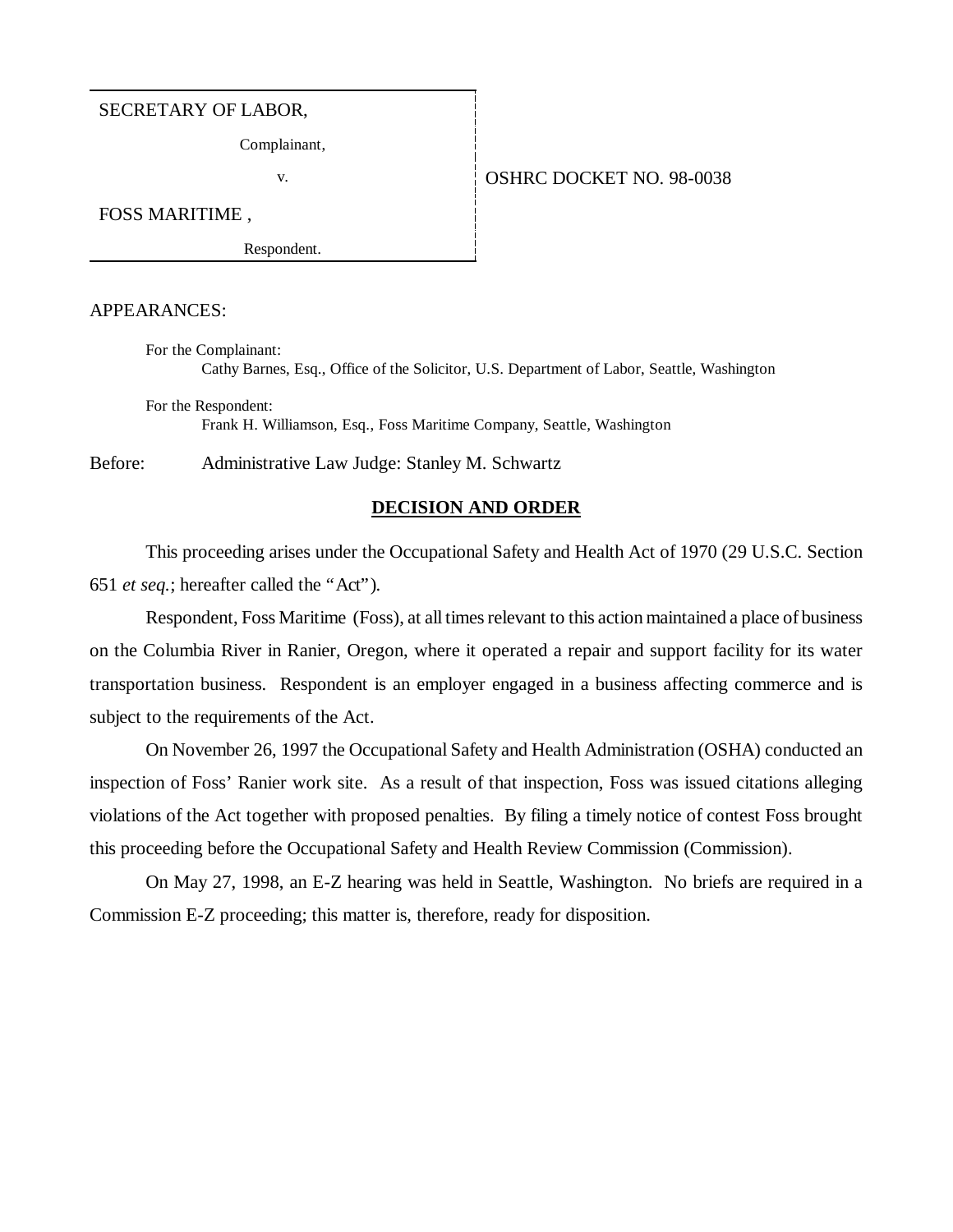### **Alleged Violation of §1910.151(c)**

Serious citation 1, item 1 alleges:

29 CFR 1910.151(c): Where employees were exposed to injurious corrosive materials, suitable facilities for quick drenching or flushing of the eyes and body were not provided within the work area for immediate emergency use:

(A) For the "floating shops" eye wash station that the employer demonstrated its effectiveness, which only allowed a trickle of water to flow and did not allow flushing of eyes exposed to caustic materials.

## *Facts*

OSHA Compliance Officer (CO) Alex Bedard testified that, at its Ranier work site, Foss utilized caustic soda in a tank to dip parts (Tr. 13, 16). The material safety data sheet for the caustic states that, in the event of eye contact, the eye should be continuously flushed with water for 30 minutes while holding the eye open (Tr. 21-22; Exh. C-5). When Bedard examined the eyewash station, located between 7 and 11 feet from the tank, he discovered that the pipes were clogged with sediment, allowing only a trickle of water to flow through the spouts (Tr. 14, 18, 94; Exh. C-1).

Bedard testified that the shipyard manager, Bob Sold (Tr. 11), told him he had been aware that the eye wash needed a filter for some time (Tr. 15). Sold told Bedard that there was running water available in a sink approximately 25 feet from the dipping station, and from a garden hose outside a double door approximately 9 feet from the dipping tank (Tr. 18, 93). At the hearing it was established that there was a second hose immediately adjacent to the tank (Tr. 91-94; Exh. C-2). Sold believed that the hoses were suitable eye flushing facilities (Tr. 91). Bedard could not recall discussing the second hose at the time of the inspection (Tr. 19, 52, 122).

# *Discussion*

Under Commission precedent, whether an employer has complied with its obligation to provide "suitable facilities" within the meaning of section 1910.151(c) depends on the "totality" of the relevant "circumstances," including the nature, strength, and amounts of the corrosive material or materials that its employees are exposed to; the configuration of the work area; and the distance between the area where the corrosive chemicals are used and the washing facilities. The Secretary bears the burden of proving that the facilities provided by the employer are not "suitable" within the meaning of the standard, a burden that he cannot meet merely by showing that the flushing apparatus provided was not an eyewash fountain.

*Atlantic Battery Company, Inc.*, 16 BNA OSHC 2131, 2167-68, 1994 CCH OSHD ¶30,636 (No. 90-1747, 1994). Here, the Secretary made no attempt to establish that a hose was not "suitable" within the meaning of the standard. The CO testified only that, at the time of the inspection, he was not told that the hose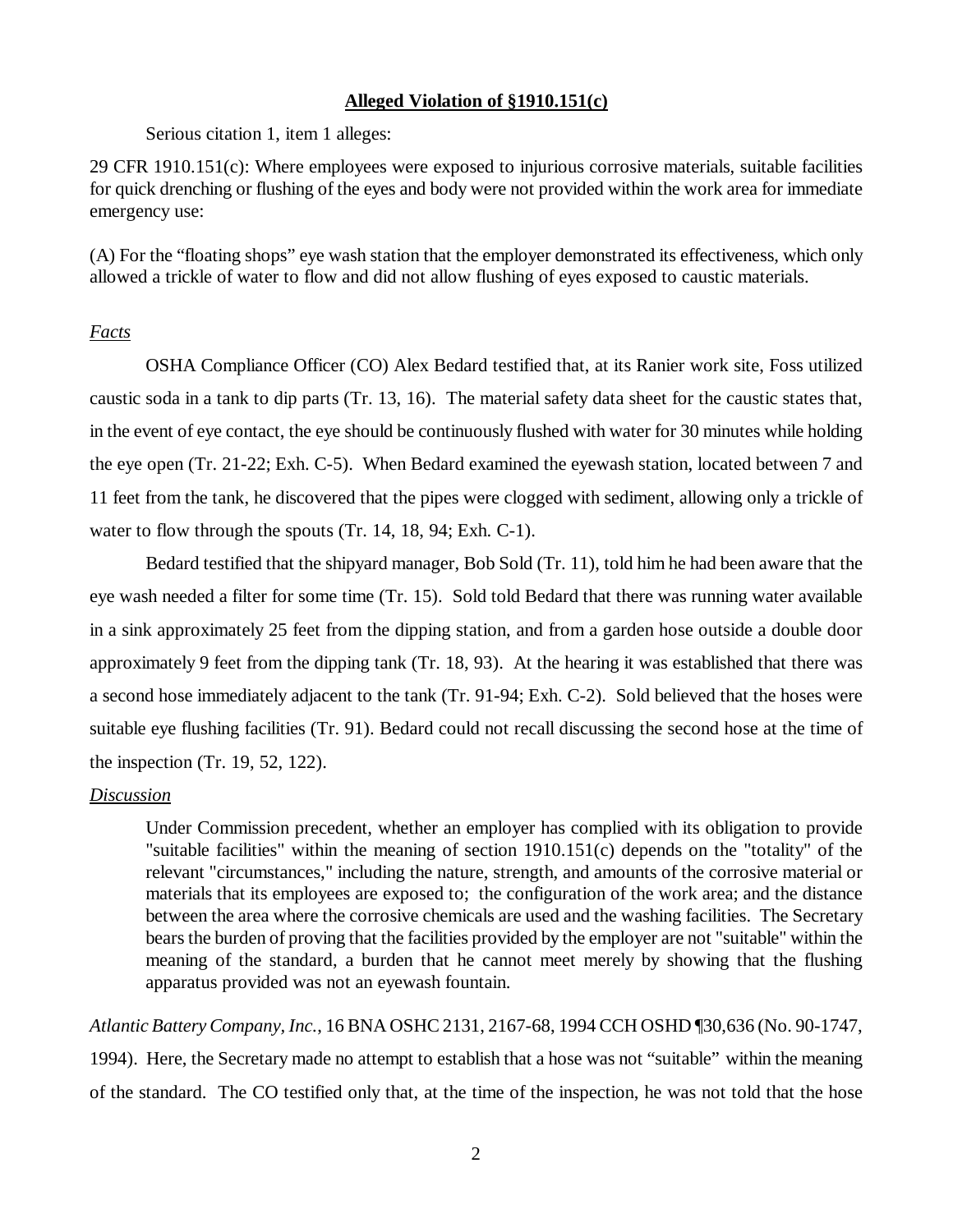immediately adjacent to the tank of caustic was working. This judge concludes, therefore, that had the CO known that running water was available from the hose next to the tank, this citation would not have been issued.

Citation 1, item 1 is vacated.

#### **Alleged Violation of §1915.73(d)**

Serious citation 1, item 2 alleges:

29 CFR 1915.73(d): Edges of decks, platforms, flats or similar flat surfaces more than 5 feet above a solid surface were not guarded by adequate guardrails:

(A) For the access platform of the Alison yacht having no midrails on either side of the ramp. The Alison was located on the ways.

### *Facts*

CO Bedard testified that he observed employees crossing a walkway leading to the yacht ALISON, where Foss was engaged in raising the rudder (Tr. 32, 34; Exh. C-10). The walkway was 14 feet above any solid surface, and was inadequately guarded, in that it had no midrails (Tr. 36, 48).

Bob Sold testified that Ron Greer, a journeyman, installed the walkway and guardrails to the ALISON (Tr. 67, 84). Sold stated that Foss has safety rules requiring midrails on all guardrails, and that the cited walkway was constructed contrary to Foss' policy (Tr. 101-02; Exh. R-2, ¶III.B.2). Sold further stated that those rules were communicated to Greer on several occasions (Tr. 97).

Greer testified that he and another employee, Todd Hall, were working on the yacht, pulling the rudder (Tr. 67-69). Greer testified that he and Hall only planned on using the walkway for two or three trips across, and he thought it would take too long to add the midrail (Tr. 112). Greer testified that he had been made aware of Foss' rules requiring midrails on all guardrails (Tr. 110). Greer stated that he had constructed handrails in the past under direct supervision, at which time he had been instructed to put in a midrail (Tr. 110, 112-13). Greer testified that he was verbally reprimanded for violating Foss' policy following the OSHA inspection (Tr. 115). Dag Lunde, Foss' manager of loss control and compliance, testified that employees are verbally reprimanded for failing to adhere to Foss' safety program; gross negligence may result in termination (Tr. 80-81).

## *Discussion*

In order to establish an unpreventable employee misconduct defense, the employer must establish that it had: established work rules designed to prevent the violation; adequately communicated those work